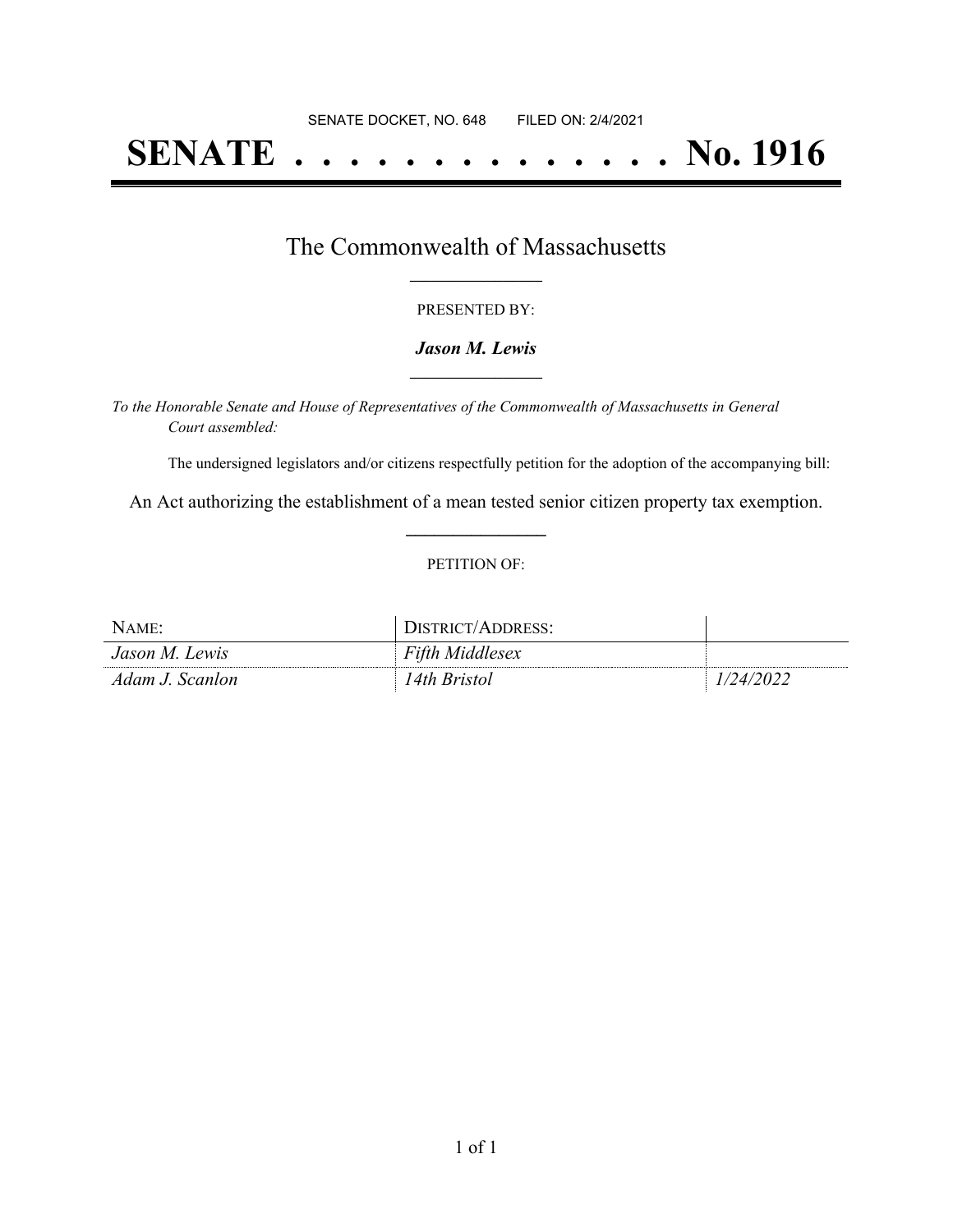#### SENATE DOCKET, NO. 648 FILED ON: 2/4/2021

## **SENATE . . . . . . . . . . . . . . No. 1916**

By Mr. Lewis, a petition (accompanied by bill, Senate, No. 1916) of Jason M. Lewis for legislation to authorize the establishment of a mean tested senior citizen property tax exemption. Revenue.

### [SIMILAR MATTER FILED IN PREVIOUS SESSION SEE SENATE, NO. *1707* OF 2019-2020.]

## The Commonwealth of Massachusetts

**In the One Hundred and Ninety-Second General Court (2021-2022) \_\_\_\_\_\_\_\_\_\_\_\_\_\_\_**

**\_\_\_\_\_\_\_\_\_\_\_\_\_\_\_**

An Act authorizing the establishment of a mean tested senior citizen property tax exemption.

Be it enacted by the Senate and House of Representatives in General Court assembled, and by the authority *of the same, as follows:*

| $\mathbf{1}$   | SECTION 1. With respect to each qualifying parcel of real property classified as class              |
|----------------|-----------------------------------------------------------------------------------------------------|
| $\overline{2}$ | one, residential in the jurisdiction there shall be an exemption from property tax in an amount to  |
| 3 <sup>1</sup> | be annually by the local board of assessors as provided in section 3. The exemption shall be        |
| 4              | applied to the domicile of the taxpayer only. For purposes of this act, "parcel" shall be a unit of |
| 5              | real property as defined by the local board of assessors under the deed for the property and shall  |
| 6              | include parcels defined as condominium units. The exemption provided for herein shall be in         |
| $\overline{7}$ | addition to any and all other exemptions allowed by the General Laws.                               |
|                |                                                                                                     |

8 SECTION 2. Real property shall qualify for the exemption pursuant to section 1 if all of 9 the following criteria are met:-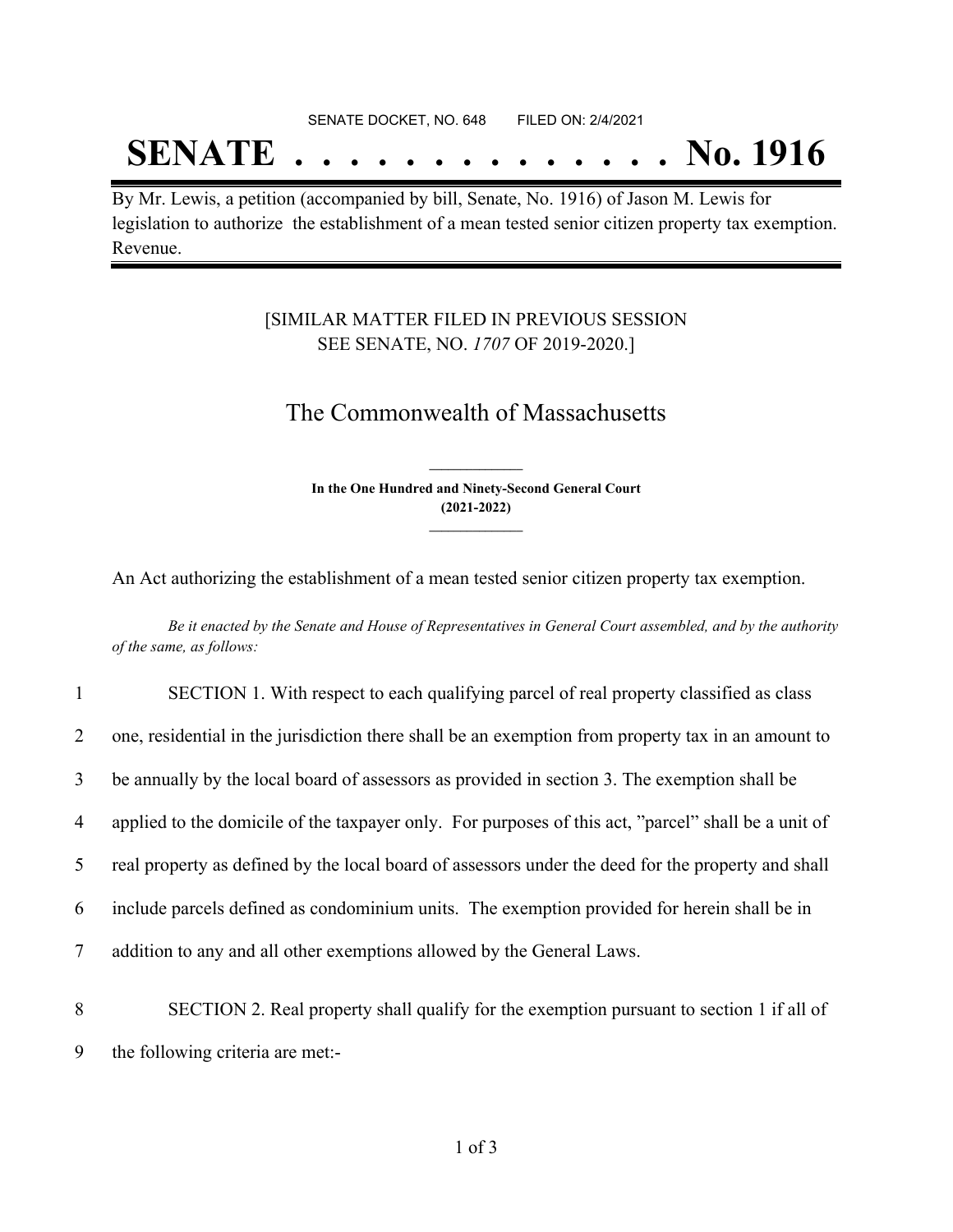(1) The qualifying real property is owned and occupied by a person whose prior year's income made them eligible and did receive the circuit breaker income tax credit pursuant to subsection (k) of section 6 of chapter 62 of the General Laws; (2) The qualifying real property is owned by a single applicant age 65 or older at the close of the previous year or jointly by persons either of whom is age 65 or above at the close of the previous year, if the joint applicant is 60 years or older; (3) The qualifying real property is owned and occupied by the applicant or joint applicants as their domicile; (4) The applicant has had been domiciled and owned a home in the jurisdiction for at least 10 consecutive years before filing an application for exemption; and (5) The local board of assessors has approved the application.

 SECTION 3. The board of assessors shall annually set the exemption amount provided for in section 1 provided that, the exemption amount is set at a rate of anywhere from one-half but not to exceed twice the amount of a received senior circuit breaker income tax credit 22 pursuant to subsection (k) of section 6 of chapter 62 of the General Laws for which the applicant 23 qualified in the previous year. The total amount exempted by this act shall not exceed one percent of the total tax levy and be allocated proportionally within the tax levy on all residential taxpayers.

 SECTION 4. A person who seeks to qualify for the exemption pursuant to section 1 shall, before the deadline established by the board of assessors, file an application, on a form to be adopted by the board of assessors, with the supporting documentation of the applicant's income and assets as described in the application. The application shall be filed each year for which the applicant seeks the exemption. The board of assessors may deny an application for exemption pursuant to section 1 if they find the applicant has excessive assets that place the applicant outside the category of intended recipients of the senior exemption created by this act.

of 3